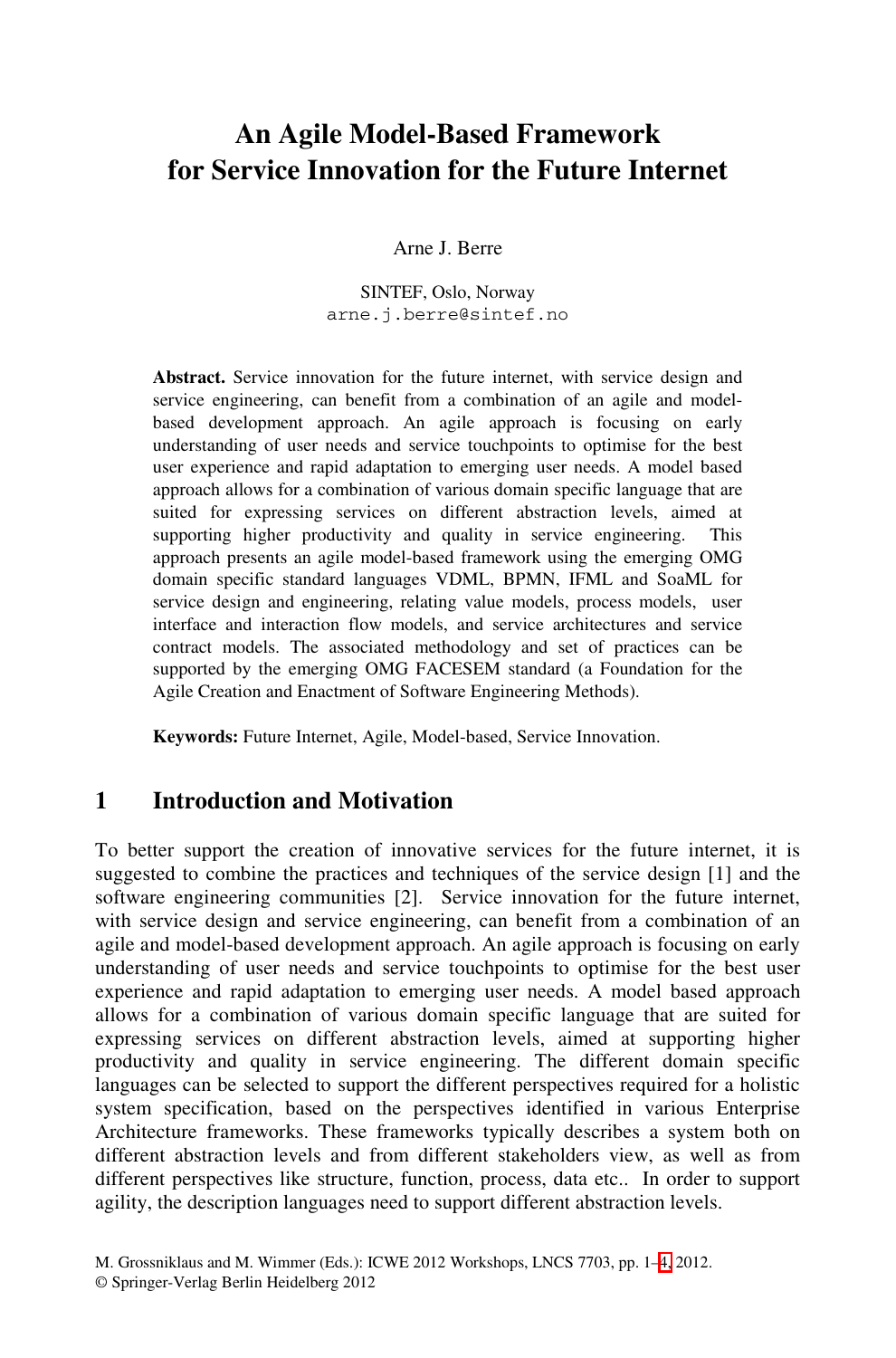# **2 Agile Model-Based Framework**

There is a number of Enterprise Architecture frameworks with a multi viewpoint approach for abstraction levels and perspectives (Zachman., RM-ODP, TOGAF, UPDM). The ASD (Agile Service Development) framework [2] is one that also includes user interaction as a separate perspective in addition to structure, function, coordination, information and extra functional aspects. The abstraction levels goes from requirements to design, implementation and infrastructure. Figure 1 illustrates a proposal for how different recent modeling languages can be used to support the various perspectives. Each of these comes with associated development practices. The suggested modeling languages are all existing standards from OMG, OASIS or W3C, or emerging languages in this context. These languages are well suited for their particular perspectives, but currently not designed to work harmonised together, and sometimes also contains more concepts and complexity than needed for a certain abstraction level. It is thus suggested to start an effort to create a coherent set of coworking languages with a foundation in the conceptual model of the existing languages. The agility emphasizes strong interactions with users and practitioners in dynamically adapting the models to emerging user needs. The emerging FACESEM/ESSENCE standard [6] from OMG (Foundation for the Agile Creation and Enactment of Software Engineering Methods) can be used to support the composition and agile adaptation of such practices.



**Fig. 1.** Agile Service Development framework with modeling languages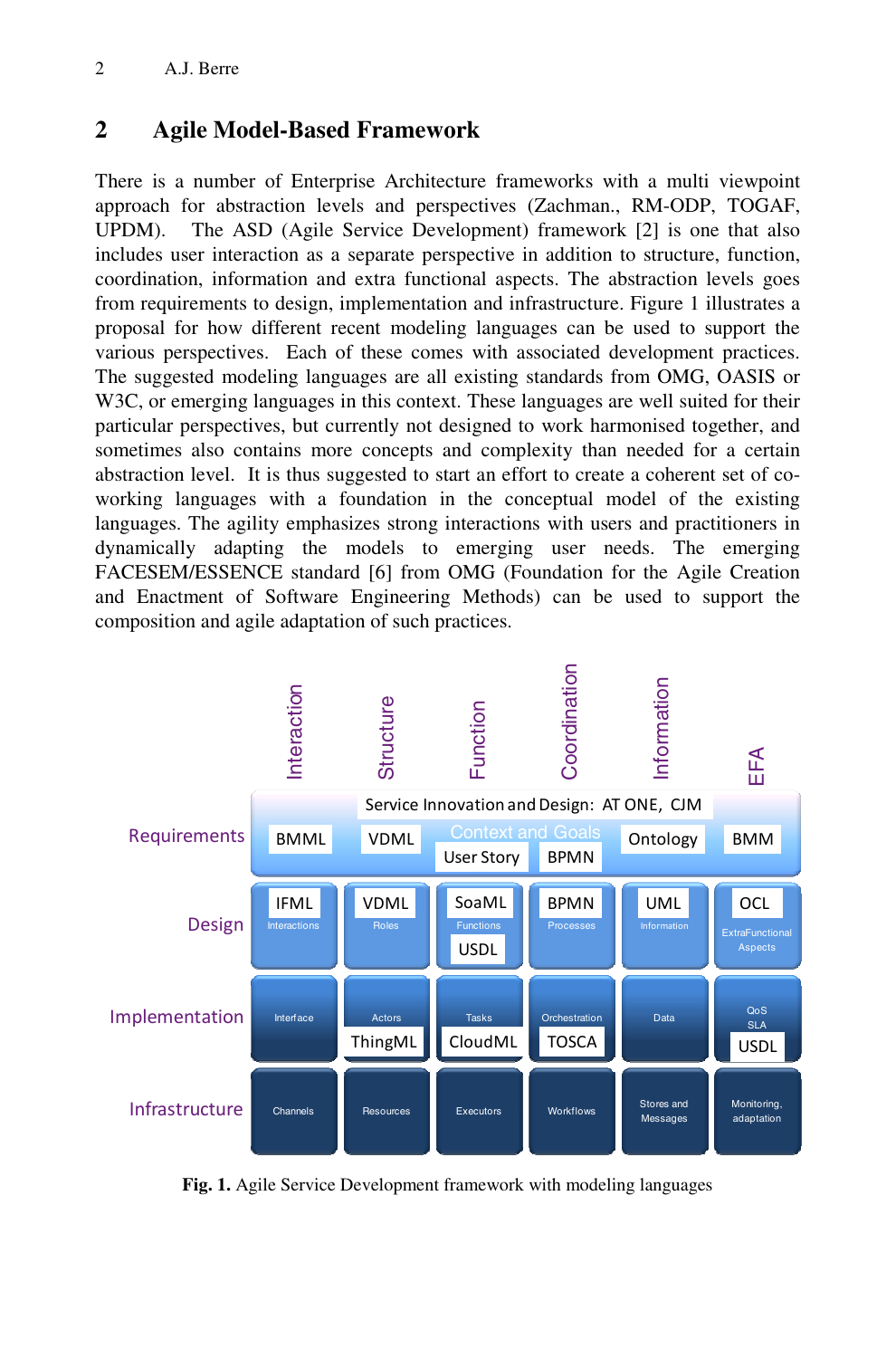#### **3 Service Innovation and Service Design for the Future Internet**

The community of service design has created a number of methods and practices independent from the software engineering community [1], they tend to focus more on interactive workshop activities and informal "sticky notes" for their documentation, rather than using formal modeling languages.

As an example the AT ONE method [1] takes an agile workshop-oriented approach to the identification of Actors, Touchpoints, Opportunities, Needs and Experiences, with a foundation in identifying innovative services with good user experiences. One integrated technique for this is CJM (Customer Journey Maps) [1], which illustrates the user experiences through the service journey between service provider and service user. This comes together with a number of creativity techniques to foster the innovation of services. The requirements engineering and software and service engineering communities could benefit well from integrating and adapting a number of the service design practices into their practices portfolio, and the service design community would benefit from the possibility to easier create prototype services for earlier and quicker user feedbacks. In particular for the creation of innovative services for the future internet it is of high importance to be able to do this as quickly as possible. Both a top down and a bottom up approach should be combined for this.

# **4 Business Level Requirements with Modeling Language Support**

The following shows a number of modeling languages which are suitable for a direct language support for the various perspectives in the Agile Service Development framework [2].

Interaction can be supported with user interface mockups, as has been illustrated in [3], with mockups that also can be a basis for further generation of actual user interfaces through exchange languages such as BMML. Structure can be supported with VDML– Value Delivery Modeling Language [6] – an emerging standard from OMG focusing on value transfers in role collaboration and business activities. Function can be supported in an agile way by user stories in the spirit of agile requirements engineering [4] with a potential further refinement into use cases. Coordination can be supported by business level BPMN (Business Process Modeling Notation ) [6]. Information can be supported by term definitions and relationships through ontologies, and representations in various graphical and textual forms as in ODM (Ontology Definition Metamodel) [6]. Extra functional aspects can be supported by BMM (Business Motivation Metamodel) [6], which focuses on identification of business vision and goals related to strategies with supporting processes and services.